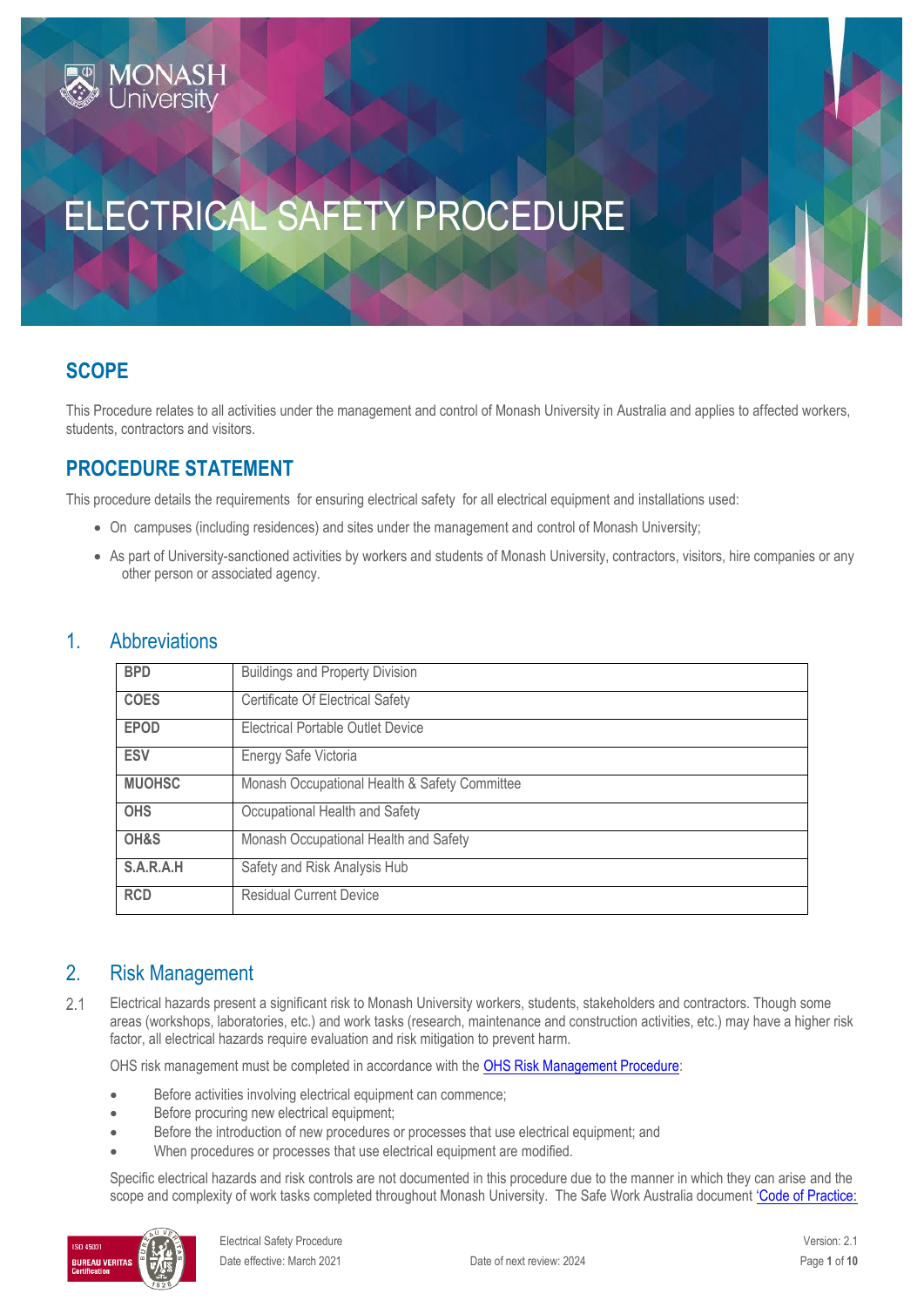[Managing Electrical Risks in the](https://www.safeworkaustralia.gov.au/doc/model-code-practice-managing-electrical-risks-workplace) Workplace' (2016) can provide areas and workers with management and control of work activities with additional information related to identifying and managing electrical risks.

 $2.2$ Procurement of electrical equipment

> Operational Managers/Supervisors must ensure that any items of plant (including those purchased from overseas suppliers) that use or require electricity:

- Are procured from the University's approved suppliers; and
- Comply with applicable Australia Standards, including AS/NZS 3000:2018 Electrical Installations.
- $2.3$ Managing incidences of electric shock

All electrical incidents and injuries must be reported immediately, directly to the area supervisor, local Safety Officer and Monash OH&S.

- 2.4 If safe to do so, the item of plant or the area that resulted in the injury should be managed to prevent access/use or be isolated from its electrical supply to prevent further harm in accordance with the **Isolation of Plant Procedure**.
	- 2.4.1 The area and any associated items must remain undisturbed until an initial investigation conducted in consultation with Monash OH&S determines if the injury requires notification to regulatory authorities.
	- 2.4.2 If the electrical shock or injury constitutes a [WorkSafe notifiable incident,](https://www.worksafe.vic.gov.au/resources/guide-incident-notification) Monash OH&S will coordinate the reporting process and engage any additional authorities (such as Energy Safe Victoria) in consultation with the areas management.
	- 2.4.3 As electrical shocks can have a delayed or latent impact on health and the cardiovascular system, any persons that have received an electric shock should be encouraged to seek medical aid for assessment of potential effects on their heart; and
	- 2.4.4 All incidents must be reported in S.A.R.A.H. and an investigation completed in accordance with the [Managing OHS Hazards](https://publicpolicydms.monash.edu/Monash/documents/1935623)  [and Incidents Procedure.](https://publicpolicydms.monash.edu/Monash/documents/1935623)

### 3. Licensed Electrical Work Safety Requirements

 $3.1$ Conducting Electrical Work

Electrical work derived from or related to an electrical installation is not to be undertaken on Monash University premises except by an appropriately licensed electrical worker (such as an Electrician or other competent persons/contractors holding an electrical license registered with [Energy Safe Victoria\)](https://www.esv.vic.gov.au/). Electrical workers must be registered and inducted through the Buildings and Property Division (BPD) via a [SCOUT](https://www.intranet.monash/bpd/home/scoutportal) request.

- 3.1.1 Due to previous incidents of workers receiving electric shocks and falls from height, the changing of light globes and lamps is considered electrical work and must be coordinated throug[h SCOUT.](https://www.intranet.monash/bpd/home/scoutportal)
- 3.1.2 Before commencing any electrical work, the hazards associated with the work must be identified, and documented in the form of a **[SWMS](https://content.api.worksafe.vic.gov.au/sites/default/files/2018-11/ISBN-Safe-work-method-statements-2018-11.pdf)** or other risk management strategy by the licensed electrical worker engaged for the works.
- 3.1.3 The documented risk management approach must detail the actions to be taken or controls required to be implemented to eliminate or minimise electrical safety risks.
- 3.1.4 The risk management documentation must be obtained from the engaged electrical worker and reviewed by a suitably qualified person within BPD (Services) to consider the specific work activity, the suitability of controls to reduce risk exposure to the electrical worker and any specific considerations related to stakeholders directly or indirectly involved with the work tasks.
- 3.1.5 In some instances, electrical work may require the completion and approval of other high risk [work permits,](https://www.monash.edu/contractors/permits2) including work in confined spaces, excavation and hot work.
- $3.2$ High Voltage Installations

Certain areas, infrastructure and plant within Monash University are connected to high voltage electrical supplies, presenting significantly greater safety risks. High voltage electrical work is coordinated by the Monash University High Voltage Responsible Officer and is only permitted by approved High Voltage Operators that employ electrical workers with competencies and licenses specific to high voltage electrical work.

3.2.1 Areas, infrastructure and plant within Monash University that are connected to high voltage electrical supplies are identifiable by signage and warning placards. Additional information can be obtained from BPD (Services).

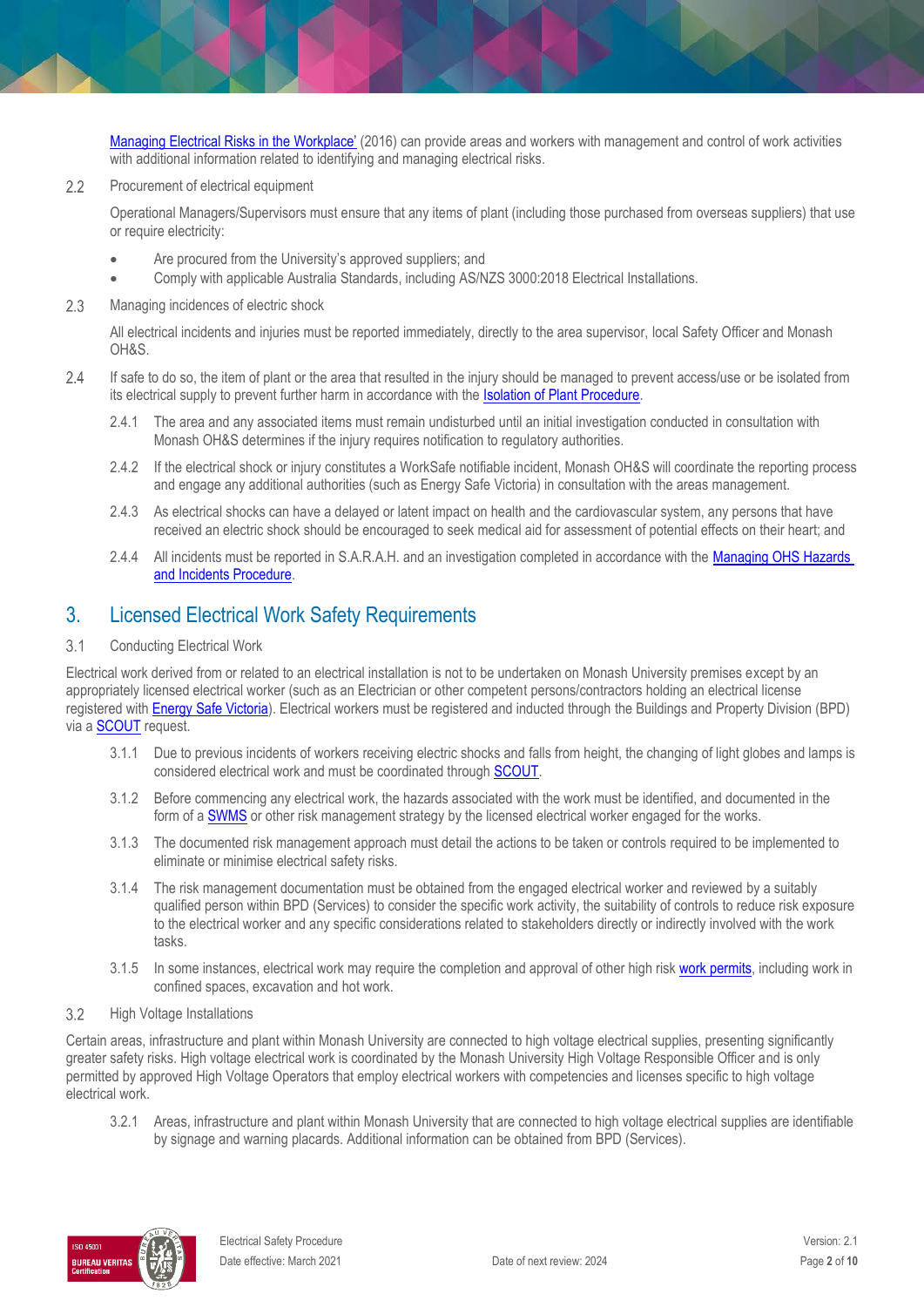#### 3.3 Electrical Installation Work and Certificates of Electrical Safety

All electrical installation work on Monash University owned or leased properties must be accompanied by a Certificate of Electrical Safety (COES), issued by the electrical worker who completed the task. For major construction works all parts of the electrical installation must be inspected (no self-certification) and a COES issued by an independent and qualified electrical inspector.

Electrical installation work is only permitted if the electrical worker or contractor conducting the work is authorised and agrees to issue a COES. An electrical installation, or any part thereof, that has been constructed, altered, added to or repaired must not be put into service until:

- 3.3.1 The installation has been tested and the electrical contractor has verified that the alteration, addition, repair or any other completed work does not impair the safety and integrity of any existing electrical installation.
- 3.3.2 The work completed is compliant with AS/NZS 3000:2018, Electrical Installations and adheres to the legislative requirements noted in the Electricity Safety Act 1998 and Electricity Safety (Installations) Regulations 2009, administered by Energy Safe Victoria.
- 3.3.3 The COES has been issued. Some electrical installation work must be inspected by an Energy Safe Victoria licensed electrical safety inspector before the COES can be finalised. The electrical worker undertaking the installation must advise if an inspection is required and coordinate the inspection in consultation with BPD.

### 4. General Electrical Safety Requirements

#### $4.1$ Inspection, Testing and Tagging

The inspection, testing and tagging of portable equipment or items connected to an electrical supply via a flexible cable or connecting plug top/device is a mandatory requirement for all plant and electrical cords used throughout Monash University. This includes contractors' and personal items used for work purposes by workers, students and visitors.

- 4.1.1 Inspection, testing and tagging activities must be conducted in accordance with the requirements of AS/NZS 3760:2010 Inservice Safety Inspection and Testing of Electrical Equipment.
- 4.1.2 Inspection, testing and tagging activities are only permitted by persons holding appropriate qualifications and using calibrated test equipment. This may be through an area's trained workers member/s with qualifications, knowledge, competence and test equipment, via a [SCOUT](https://www.intranet.monash/bpd/home/scoutportal) request submitted to BPD or via engagement of an appropriate contractor.
- 4.1.3 The frequency of inspection, testing and tagging activities must adhere to the requirements of AS/NZS 3760:2010 In-service Safety Inspection and Testing of Electrical Equipment. Additional information and further guidance is outlined in Appendix 1.
- 4.1.4 The inspection, testing and tagging of work items brought in by contractors and personal items used for work purposes by workers, students and visitors is the responsibility and at the expense of the owner.
- 4.1.5 Hired plant items and electrical equipment must be inspected by workers or representatives of the area hiring the items to ensure valid inspection, testing and tagging has been completed and the items are safe for use. Any items found to have outdated or missing tags are prohibited from use and must be returned to the hiring agent for rectification.
- 4.1.6 Equipment faults, damage and hazards can occur between tests, despite the attached tag being within a valid test period. Any electrical equipment with plugs or cords visually identified with the following faults should be discontinued and isolated from use according to the [Isolation of Plant Procedure.](https://publicpolicydms.monash.edu/Monash/documents/1935617)
	- o Cuts, fraying, heavy scuffing;
	- o Damage to plug, bent pins, taped leads;
	- o Coloured wires are visible; or
	- o Signs of overheating such as burn marks or staining on the plug.
- 4.1.7 New and unused 'out of the box' electrical equipment entering into service for the first time but not tested and tagged should be inspected for any damage or safety concerns and have a 'new to service' tag applied that includes the dates of entry into service and when the first electrical safety test is due.

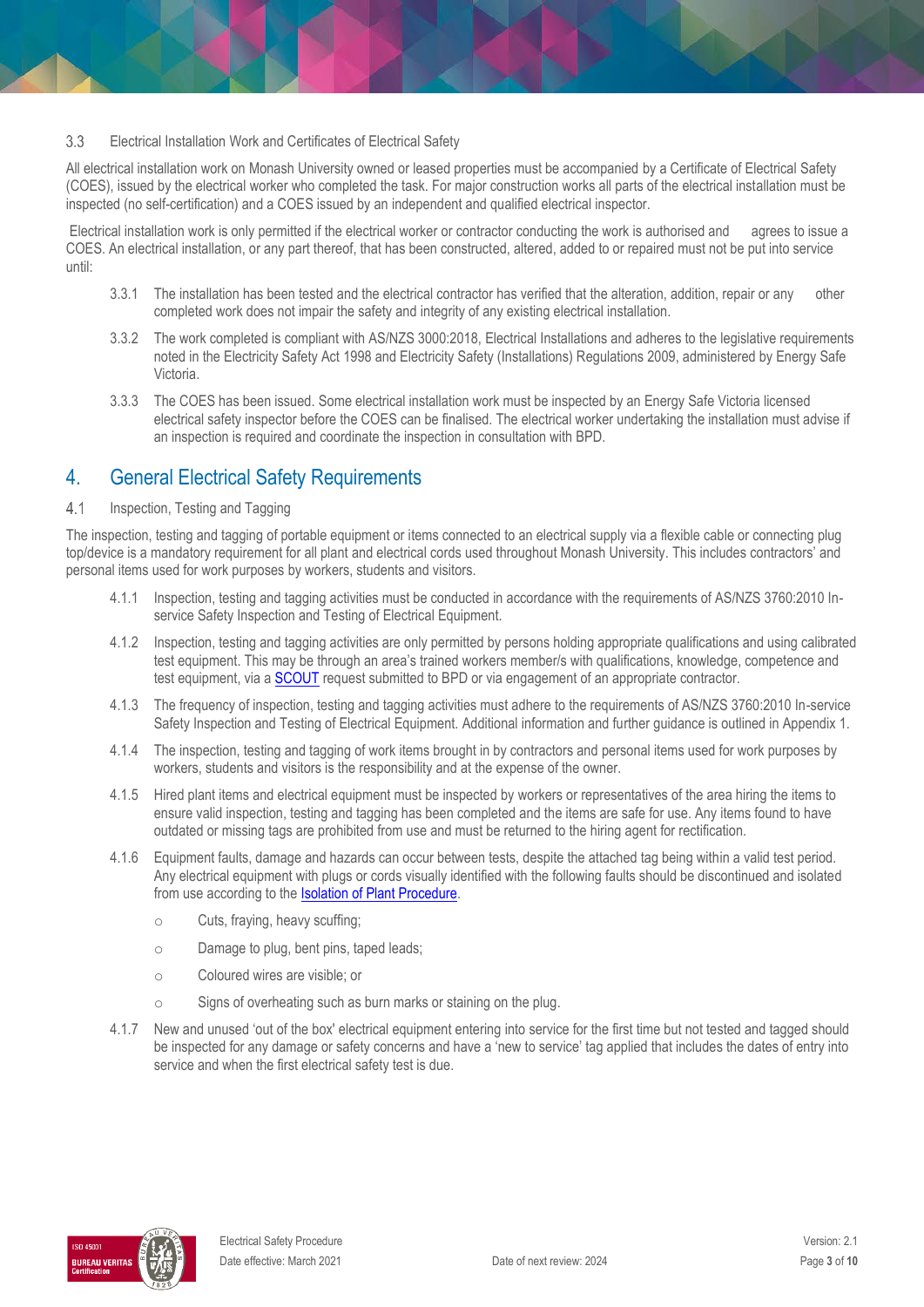#### $4.2$ Electrical isolation and Lock Out/Tag Out (LOTO)

Lock Out/Tag Out (LOTO) is the process of isolation and safe removal of hazardous energy sources to prevent the possibility of inadvertent energising of systems and plant. LOTO is achieved by the use of isolation devices, locks and tags to ensure the safe management and removal of hazardous energy, including during electrical work activities, inspection, maintenance, commissioning, decommissioning and repair of plant.

All electrical work and management of electrical hazards must be completed in accordance with LOTO procedures. For specific requirements including roles and responsibilities, please see the **Isolation of Plant Procedure**.

#### 4.3 Residual Current Devices (RCDs)

Residual Current Devices (RCDs) switch off the supply of electricity to plant and/or infrastructure by monitoring earth leakage current. These devices protect users that may unintentionally come in contact with electricity and preventing the current from passing through the user to earth.

- 4.3.1 New electrical installations require the implementation of RCDs and must adhere to Section K Electrical, of the Monash University [Monash Design & Construction Standards.](https://www.monash.edu/contractors/monash-design-and-construction-standards)
- 4.3.2 In existing buildings, a **SCOUT** request can be lodged to verify if RCDs are installed as part of the areas infrastructure or to determine if new or portable RCDs are required;
- 4.3.3 Where practicable, appropriate in-line RCDs should be fixed to portable plant items to minimise additional electrical hazards associated with the device. For additional specific information related to RCDs in higher-risk workplaces, please see Appendix 2.
- 4.3.4 RCDs are subject to the installation, testing and tagging requirements detailed in AS/NZS 3760:2010 In-service Safety Inspection and Testing of Electrical Equipment. For additional information, please see Appendix 1.

### 5. Specific Electrical Devices

The following specific electrical items require additional consideration by users due to their risk potential and previous incidents of injury caused to Monash University stakeholders. Items of plant (including those purchased from overseas suppliers) that use or require electricity must comply with applicable Australia Standards, including AS/NZS 3000:2018 Electrical Installations.

- $5.1$ Double/Travel Adapters and Plug Tops
- 5.2 Double adapters are not permitted at Monash University and should be removed and replaced with EPODs (power boards) fitted with overload protection devices.
- 5.3 Travel adapters are not permitted for permanent use on plant and devices owned by Monash University. These items must be wired with appropriate Australian plug tops use on 240VAC general purpose outlets (GPOs)
- 5.4 All plug tops should be inspected to ensure they have insulated active and neutral pins.
- 5.5 EPODs (power boards)
- Epods are only permitted if the have overload protection. Home-made or modified EPODs are illegal throughout Australia and pose 5.6 additional risk of electrical shock, electrocution and fire.
- 5.7 An EPOD integral to an electrical appliance or rack shall be fixed by the use of secure fittings in such a way that the face is in the vertical plane in a location that is not susceptible to mechanical or water damage. Where possible the cord should be securely fixed to reduce the weight on the EPOD electrical junction.
- 5.8 Each EPOD must be plugged into a separate GPOs to prevent circuit overload.
- 5.9 Extension Leads
	- 5.9.1 Extension leads are only suitable for temporary applications. Where practicable, for longer term applications a new GPO should be installed.
	- 5.9.2 Extension leads should be placed away from trafficable areas to minimise pedestrian trip hazards. Covers and/or tape should be used to ensure trip hazards are minimised.
	- 5.9.3 In areas such as construction sites, workshops or laboratories where extension leads may be subject to increased wear, accidental damage, the movement of items and plant over the lead, exposure to UV radiation (including sunlight) and moisture, screened (armoured) extension leads and IP rated plugs on the lead and appliances should be investigated and implemented for use.

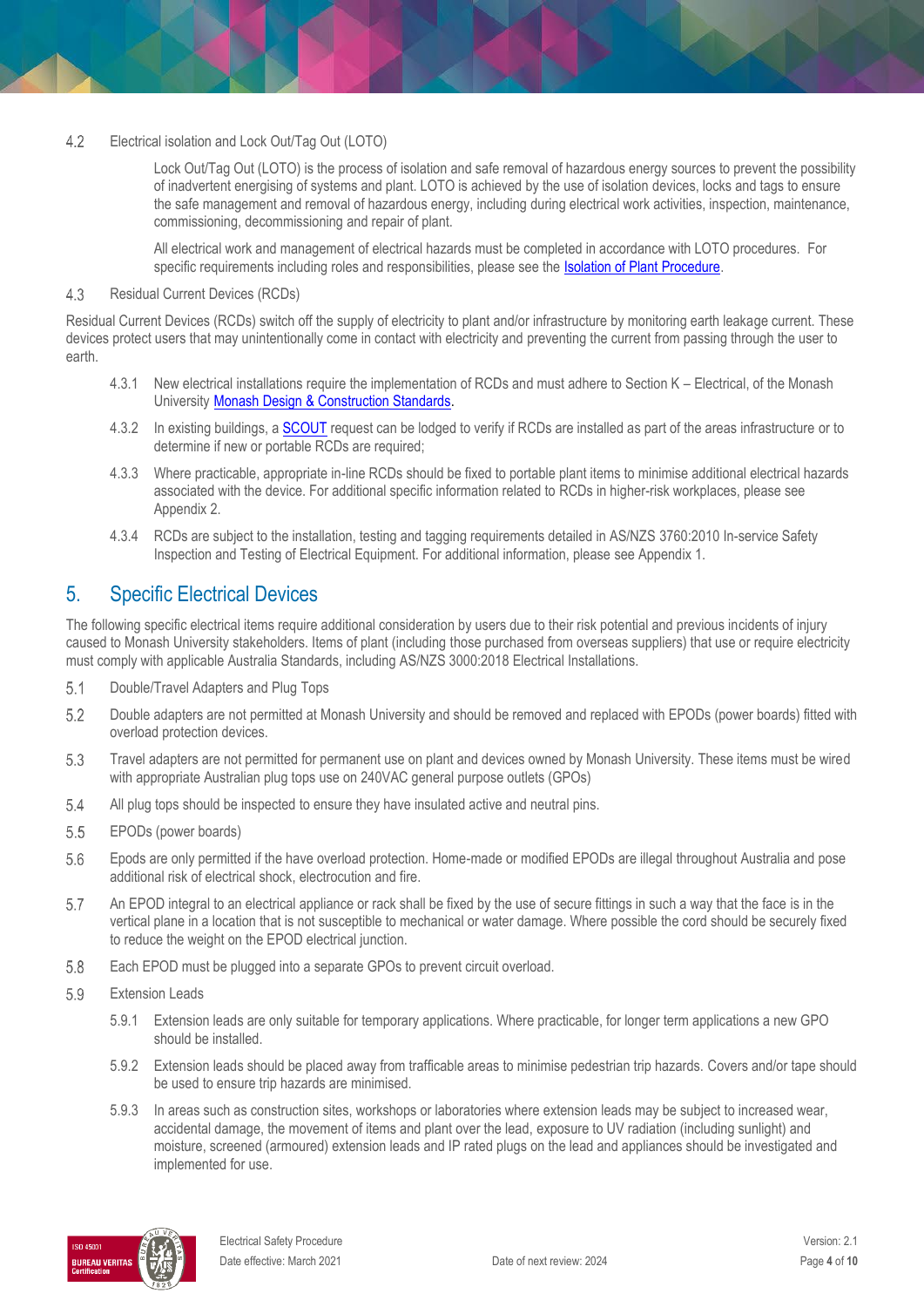#### Fan Heaters  $5.10$

- 5.10.1 Fan forced coil heaters pose a high fire risk, have relatively exposed elements that trap dust/debris, can cause injury and burns and are not energy efficient. These types of heaters are banned from use across Monash University. Convective panel heaters or oil column heaters that do not have any exposed elements are an approved alternative for use in buildings or areas that have insufficient heating.
- $5.11$ Power Inverters, Uninterrupted Power Supplies (UPS) and Generators
	- 5.11.1 UPS systems and generators can expose users to unbeknown electrical hazards due to the various available configurations and the manner in which they are operated. These items require additional risk evaluation and management to ensure their use and operation (including interaction with building infrastructure such as fixed RCDs) is considered and understood.
	- 5.11.2 Consideration must also be given to systems (laboratory and research apparatus) and plant connected through a Power Inverter, UPS or Generator. Operational hazards and risks associated with maintaining power via the UPS, inverter or generator in the event of infrastructure power failure must be evaluated and risk assessed, and where required, safety protocols developed and implemented deemed.
	- 5.11.3 Implementation of these devices should be completed in consultation with an electrician or qualified electrical tradespersons. The **[Monash Instrumentation Facility](https://www.monash.edu/researchinfrastructure/mif)** provides services related to engineering and technical expertise and can be engaged to assist areas with the evaluation, assessment and implementation of UPS systems, inverters and generators.

### 6. Responsibility for Implementation

A comprehensive list of OHS responsibilities is provided in the document OHS Roles, [Responsibilities and Committees Procedure.](https://publicpolicydms.monash.edu/Monash/documents/1935644) A summary of the specific responsibilities relevant to the Electrical Safety Procedure is provided below.

#### $6.1$ **Head of Academic/Administrative Unit:**

- 6.1.1 Ensure the requirements of this procedure are educated to workers and implemented throughout their areas of management and control;
- 6.1.2 Make arrangements for the provision of all required items noted and in accordance with section 4, General safety Requirements of this procedure;
- 6.1.3 Ensure electrical risk management within their area adheres to the requirements of this procedure and is consistent with the inherent electrical risks resulting from work tasks the area and its workers members, stakeholders, students and contractors are exposed to; and
- 6.1.4 Ensure any items of plant (including those purchased from overseas suppliers) that use or require electricity comply with applicable Australia Standards, including AS/NZS 3000:2018 Electrical Installations.

#### 6.2 **Safety Officers:**

- 6.2.1 Respond to any electrical related safety hazards promptly;
- 6.2.2 Monitor the implementation of the inspection, testing and tagging of electrical plant items in their area and the general management of electrical risks;
- 6.2.3 Take appropriate actions via hazard and incident reporting processes in [SARAH](https://www.monash.edu/ohs/sarah) to rectify any electrical safety concerns or issues;
- 6.2.4 Ensure any incidents of electrical shocks or injury are reported and assist/encourage any persons that have received an electric shock to seek medical aid for assessment of potential effects on the heart; and
- 6.2.5 Engage wit[h BPD \(Services\)](https://www.intranet.monash/bpd/departments/services) for electrical safety items associated with Monash University infrastructure, property or maintenance an[d OH&S](https://www.monash.edu/ohs/AboutUs) for additional electrical safety and risk management assistance.

#### 6.3 **Operational Managers/Supervisors:**

- 6.3.1 Evaluate and appropriately manage the electrical safety risks associated with work or activities under their management and control, and the work of those they are supervising;
- 6.3.2 If required, seek further assistance related to electrical risk management associated with their work and the work of those they are supervising fro[m OH&S](https://www.monash.edu/ohs/AboutUs) or other suitable persons with subject matter expertise; and
- 6.3.3 Ensure the management of items noted in Section 5, Specific Electrical Devices associated with their work and the work of those they are supervising.

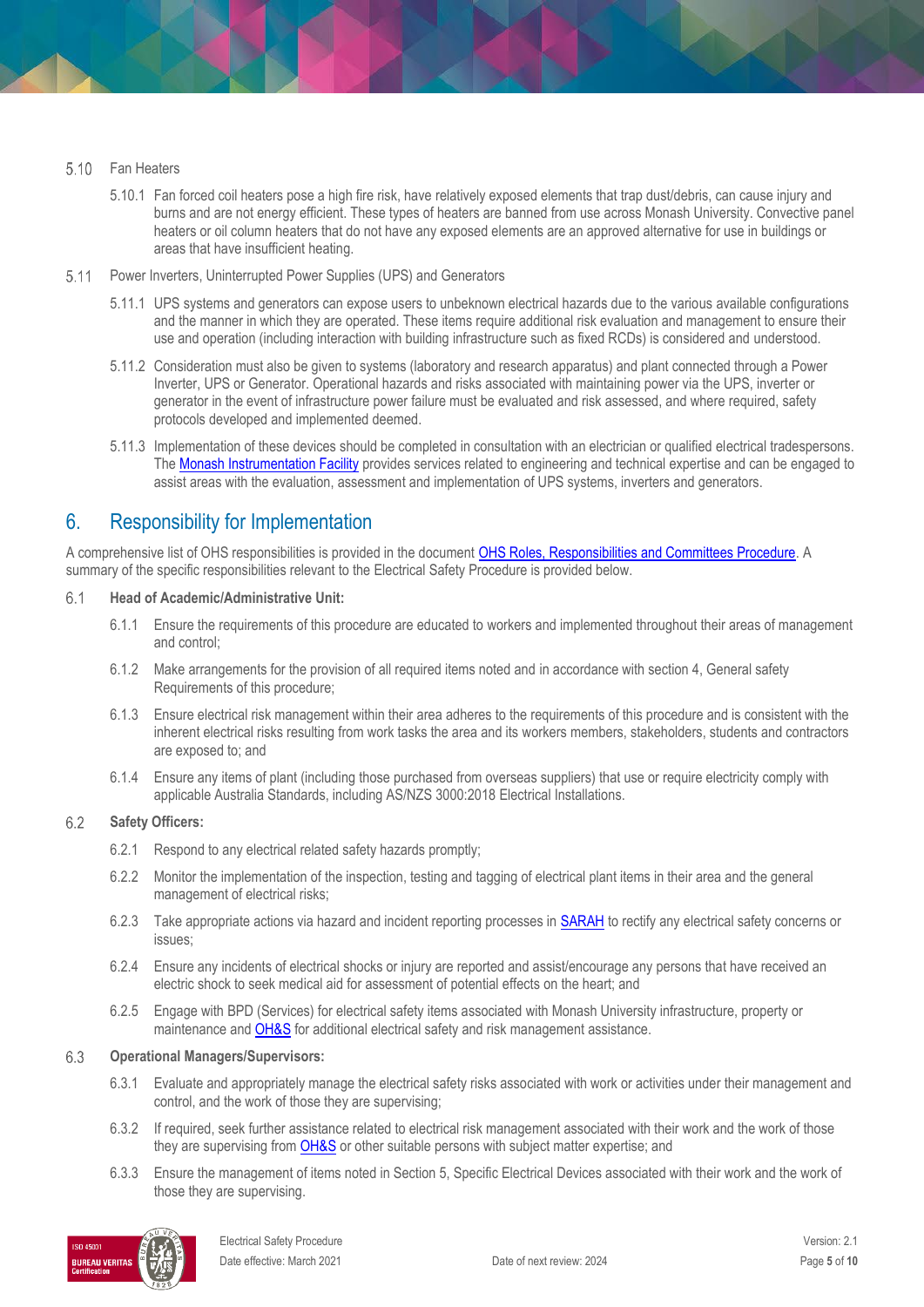#### 6.4 **Buildings and Property Division:**

- 6.4.1 Ensure electrical workers or contractors completing licensed electrical work hold appropriate licenses and competencies issued by Energy Safe Victoria;
- 6.4.2 Obtain safety documentation (SWMS, etc.), review and monitor the work of electrical workers or contractors;
- 6.4.3 Manage and control high voltage installations and areas throughout Monash University; and
- 6.4.4 Coordinate and monitor the completion of all inspection and testing work as part of electrical installations.

#### 6.5 **Electrical Contractors and Workers:**

- 6.5.1 Have appropriate licenses and competencies issued by Energy Safe Victoria for the work they are undertaking on Monash University owned or leased properties;
- 6.5.2 If required under legislation or at the request of Monash University, provide or arrange for a COES for electrical installation work completed on Monash University owned or leased properties;
- 6.5.3 Provide operating and maintenance manuals as part of work associated with new installations and equipment in accordance with the [Monash Design & Construction Standards;](https://www.monash.edu/contractors/monash-design-and-construction-standards/mdcs-section-standards) and
- 6.5.4 Refer t[o Monash Design & Construction Standards](https://www.monash.edu/contractors/monash-design-and-construction-standards/mdcs-section-standards) for As-Built drawing requirements.

### 7. Tools

 $7.1$ Safe Work Australia (2012) – [Electrical Risks at the Workplace Fact Sheet](https://www.safeworkaustralia.gov.au/system/files/documents/1702/electrical-risks.pdf)

### 8. Records

8.1 For OHS Records document retention please refer to: [OHS Records Management Procedure](https://publicpolicydms.monash.edu/Monash/documents/1935642)

### **DEFINITIONS**

A comprehensive list of definitions is provided in the [Definitions tool](http://www.monash.edu/__data/assets/pdf_file/0018/113742/ohs-document-definitions.pdf). Definitions specific to this procedure are provided below.

| <b>Key word</b>                                    | Definition                                                                                                                                                                    |  |  |  |
|----------------------------------------------------|-------------------------------------------------------------------------------------------------------------------------------------------------------------------------------|--|--|--|
| <b>Electrical Equipment</b>                        | Any appliance, wire, fitting, cable, conduit or apparatus that generates, uses, conveys or controls<br>(or that is intended to generate, use, convey or control) electricity. |  |  |  |
| <b>Electrical Installation</b>                     | Electrical equipment that is fixed or to be fixed in, on, under or over any land.                                                                                             |  |  |  |
| <b>Electrical Portable Outlet</b><br>Device (EPOD) | A device having a single means of connection to an electrical supply with one or more ourlet<br>facilities (sockets) and (excluding double-adapters)                          |  |  |  |
| <b>Electrical Work</b>                             | Work on fixed electrical installation/s or items that may include:                                                                                                            |  |  |  |
|                                                    | Electrical connection work - connecting or disconnecting electrical equipment<br>$\bullet$<br>to or from a supply of electricity;                                             |  |  |  |
|                                                    | Electrical equipment work - repair, alteration or maintenance of electrical<br>$\bullet$<br>equipment;                                                                        |  |  |  |
|                                                    | Electrical inspection work - testing, inspection or certification of electrical<br>$\bullet$<br>equipment;                                                                    |  |  |  |
|                                                    | Electrical installation work - installation, alteration, repair or maintenance of<br>$\bullet$<br>an electrical installation.                                                 |  |  |  |
| <b>Electrical Worker</b>                           | A person with appropriate knowledge, competence and skill that has licensed qualifications to<br>complete electrical work.                                                    |  |  |  |
| <b>Extra-low Voltage</b>                           | Voltage that does not exceed 50 volts alternating current or 120 volts ripple-free direct current.                                                                            |  |  |  |

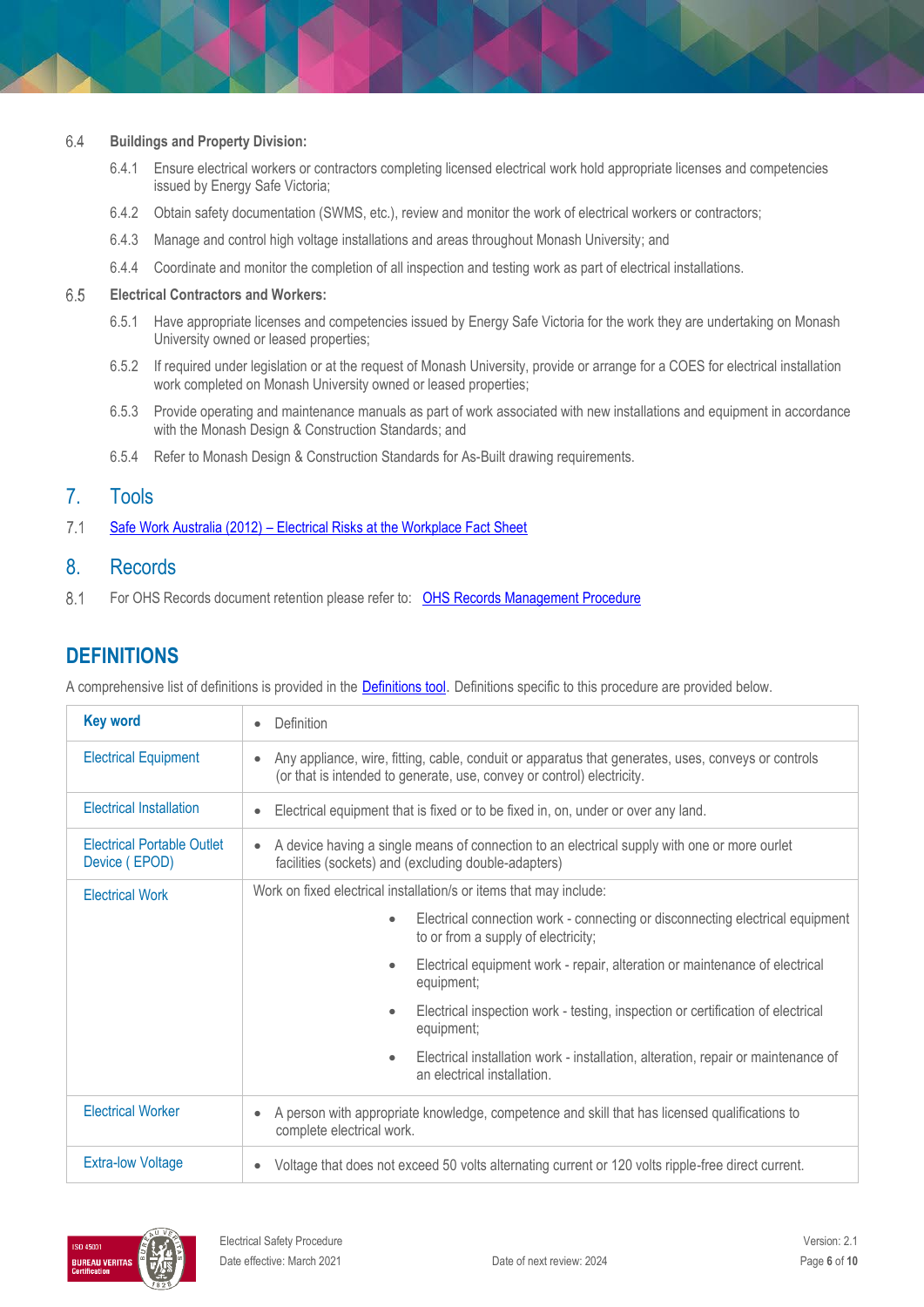| Low Voltage                             | Voltage that exceeds extra-low voltage and not exceed 1000 volts alternating current or 1500 volts<br>direct current.                                                                                                                                          |
|-----------------------------------------|----------------------------------------------------------------------------------------------------------------------------------------------------------------------------------------------------------------------------------------------------------------|
| <b>High Voltage</b>                     | Voltage that exceeds low voltage.                                                                                                                                                                                                                              |
| Plant                                   | Plant is a general term defined in the Occupational Health and Safety Act 2004 that encompasses<br>any machinery, equipment, appliance, implement, tool and any associated components, fittings or<br>connections required for operation.                      |
| <b>Residual Current Device</b><br>(RCD) | A device, often referred to as a 'safety switch', intended to isolate supply to protected circuits, Socket Outlets<br>or electrical equipment in the event of a current flow to earth that exceeds a predetermined value. The RCD<br>may be fixed or portable. |

# **GOVERNANCE**

| <b>Parent policy</b>                | <b>OHS&amp;W Policy</b>                                                                                           |  |  |  |
|-------------------------------------|-------------------------------------------------------------------------------------------------------------------|--|--|--|
| <b>Supporting schedules</b>         | N/A                                                                                                               |  |  |  |
| <b>Associated procedures</b>        | <b>Australian and International Standards</b>                                                                     |  |  |  |
|                                     | • ISO 45001:2018 Occupational Health and Safety Management Systems                                                |  |  |  |
|                                     | <b>Monash University OHS Documents</b>                                                                            |  |  |  |
|                                     | <b>Isolation of Plant Procedure</b><br>$\bullet$                                                                  |  |  |  |
|                                     | Managing OHS Hazards and Incidents Procedure<br>$\bullet$                                                         |  |  |  |
|                                     | <b>OHS Risk Management Procedure</b>                                                                              |  |  |  |
|                                     | <b>OHS Records Management Procedure</b><br><b>OHS Roles, Responsibilities and Committees Procedure</b>            |  |  |  |
|                                     | $\bullet$                                                                                                         |  |  |  |
| Legislation mandating<br>compliance | Occupational Health and Safety Act 2004 (Vic)                                                                     |  |  |  |
|                                     | Occupational Health and Safety Regulations 2017 (Vic)                                                             |  |  |  |
|                                     | Electricity Safety Act 1998 (Vic)                                                                                 |  |  |  |
|                                     | Electricity Safety (Installations) Regulations 2009 (VIC)                                                         |  |  |  |
| Category                            | Operational                                                                                                       |  |  |  |
| Approval                            | Monash University OHS Committee                                                                                   |  |  |  |
|                                     | 18 March 2021                                                                                                     |  |  |  |
| Endorsement                         | Office of the Chief Operating Officer & Senior Vice-President (a delegate of the President & Vice-<br>Chancellor) |  |  |  |
|                                     | March 2021                                                                                                        |  |  |  |
| Procedure owner                     | Manager, OH&S                                                                                                     |  |  |  |
| Date effective                      | March 2021                                                                                                        |  |  |  |
| <b>Review date</b>                  | 2024                                                                                                              |  |  |  |
| Version                             | 2.1                                                                                                               |  |  |  |
| <b>Content enquiries</b>            | ohshelpline@monash.edu                                                                                            |  |  |  |

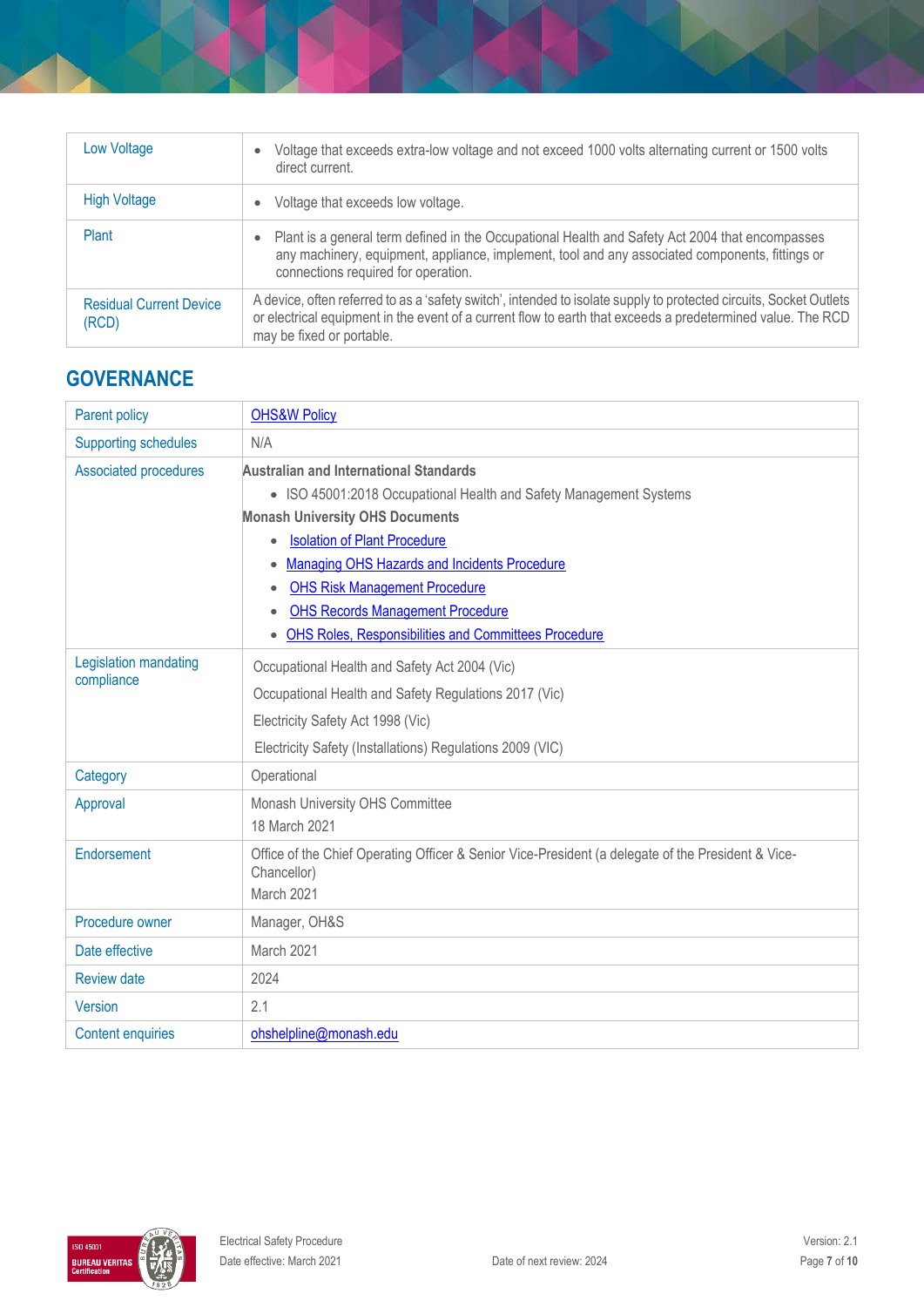# **DOCUMENT HISTORY**

| <b>Version</b> | Date Approved    | Changes made to document                                                                                                                                                                                     |  |  |
|----------------|------------------|--------------------------------------------------------------------------------------------------------------------------------------------------------------------------------------------------------------|--|--|
| 1.0            | September 2019   | Procedure – Electrical Safety, consolidating the following documents:                                                                                                                                        |  |  |
|                |                  | Electrical Safety: Installation and Removal of Electrical Equipment<br>$\bullet$<br>Procedures (Australia only)                                                                                              |  |  |
|                |                  | Electrical Safety: Purchase and Use of Portable Electrical Equipment<br>$\bullet$<br>Procedures (Australia only)                                                                                             |  |  |
|                |                  | Electrical Safety: Inspection, Testing, Tagging and Repair of Electrical<br>$\bullet$<br>Equipment                                                                                                           |  |  |
|                |                  | OHS Information Sheet No. 32: Electrical Safety<br>$\bullet$                                                                                                                                                 |  |  |
|                |                  | OHS Information Sheet No. 33: Inspection, Testing, Tagging & Repair of<br>$\bullet$<br><b>Electrical Equipment</b>                                                                                           |  |  |
| 1.1            | January 2020     | Minor formatting changes and updates of hyperlinks                                                                                                                                                           |  |  |
| 2.0            | March 2021       | Updated Risk Management section to strengthen requirements prior to procurement.<br>1.<br>2.<br>Updated hyperlinks.<br>3.<br>Updated BEIMS to SCOUT throughout.                                              |  |  |
| 2.1            | <b>July 2021</b> | 1. Updated certification logo in footer to ISO 45001<br>2. Added the Standard ISO 45001 under "Associated procedures" in the Governance table<br>3. Updated OHS Policy under 'Parent Policy' to OHS&W Policy |  |  |

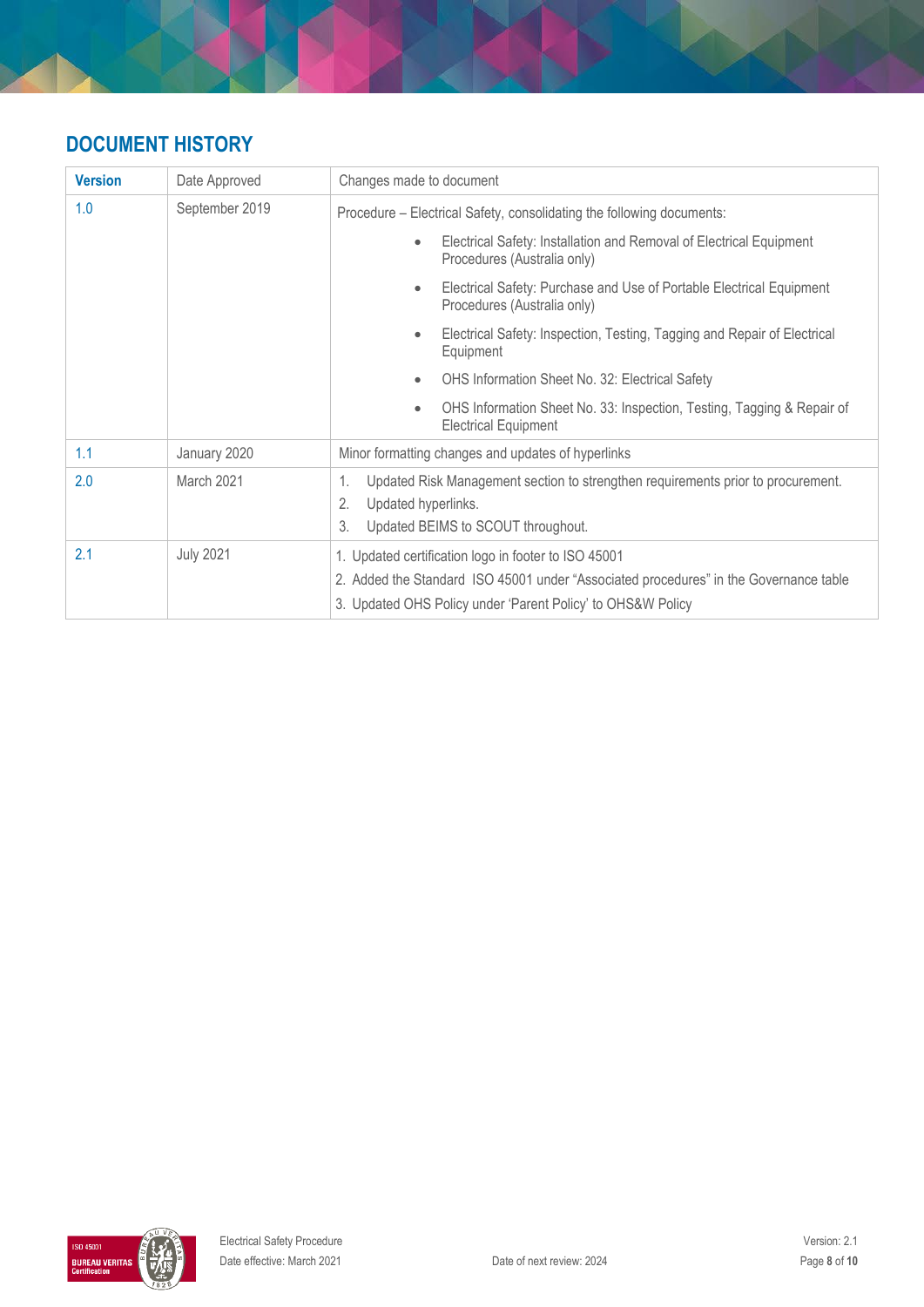### **APPENDIX 1**

Electrical items must be inspected and tested at intervals not exceeding those identified in the below table and before being used after any repair or servicing that could have affected electrical safety.

The frequency of testing relates directly to the environment in which the plant item is used, associated hazards and the degree of abuse to which the equipment is typically exposed. Any variance to test frequency for specific plant items should be based on a documented risk assessment and in consultation with the electrician or licensed tester.

|                                                                                                                                                                    | Interval between inspection and tests                                           |                                                                      |                                                  |  |
|--------------------------------------------------------------------------------------------------------------------------------------------------------------------|---------------------------------------------------------------------------------|----------------------------------------------------------------------|--------------------------------------------------|--|
|                                                                                                                                                                    | <b>Equipment including</b>                                                      | <b>RCDs</b>                                                          |                                                  |  |
| Type of environment and/or<br>equipment                                                                                                                            | <b>Class I and Class II</b><br>equipment, cord sets,<br>cord extension sets and | Push button test by<br>user                                          | <b>Operating time</b><br>and push button<br>test |  |
|                                                                                                                                                                    | <b>EPOD<sub>s</sub></b>                                                         | (Portable/Fixed)                                                     | (Portable/Fixed)                                 |  |
| 1. Factories, workshops, places of<br>manufacturing, assembly,<br>maintenance or fabrication                                                                       | 6 months                                                                        | Daily, or before every<br>use, whichever is the<br>longer / 6 months | 12 / 12 months                                   |  |
| 2. Environment where the equipment<br>or supply flexible cord is subject to<br>flexing in normal use OR is open to<br>abuse OR is in a hostile environment         | 12 months                                                                       | 3/6 months                                                           | 12 / 12 months                                   |  |
| 3. Environment where the equipment<br>or supply cord is NOT subject to<br>flexing in normal use and is NOT open<br>to abuse and is NOT in a hostile<br>environment | 5 years                                                                         | $3/6$ months                                                         | 2/2 years                                        |  |
| 4. Residential type areas of hotels,<br>residential institutions, motels,<br>boarding houses, halls, hostels,<br>accommodation houses, and the like                | 2 years                                                                         | $6/6$ months                                                         | 2/2 years                                        |  |
| 5. Equipment used for commercial<br>cleaning                                                                                                                       | 6 months                                                                        | Daily, or before every<br>use, whichever is the<br>longer / N/A      | 6 months / NA                                    |  |
| 6. <u>Hire</u> equipment<br>Inspection                                                                                                                             | Prior to hire                                                                   | Including push-button<br>test by hirer prior to<br>hire              | N/A / N/A                                        |  |
| Test and tag                                                                                                                                                       | 3 months                                                                        | N/A                                                                  | $3/12$ months                                    |  |
| 7. Repaired, serviced and second<br>After any repair or service that could affect electrical safety, or on<br>reintroduction to service<br>hand equipment          |                                                                                 |                                                                      |                                                  |  |

- A hostile environment is one that exposes plant items to events or operating conditions likely to result in damage to the equipment or a reduction in its expected life span. This includes, but is not limited to mechanical damage, exposure to moisture, heat, vibration, corrosive chemicals and dust.
- The actual sub-environment in which the equipment is located determines the interval between inspection and tests a computer with a supply cord not subject to flexing in normal use, within a non-hostile environment in an office space that is situated in a workshop or laboratory would attract a test/inspection of 5 years.
- Regulatory authorities, other standards, workplace safety requirements and/or manufacturer's instructions may specify other intervals appropriate to particular industries or specific types of equipment.
- Unique experimental equipment or bespoke plant designed or manufactured for research purposes must follow a testing regime and frequency based on a documented risk assessment determined by the work area.